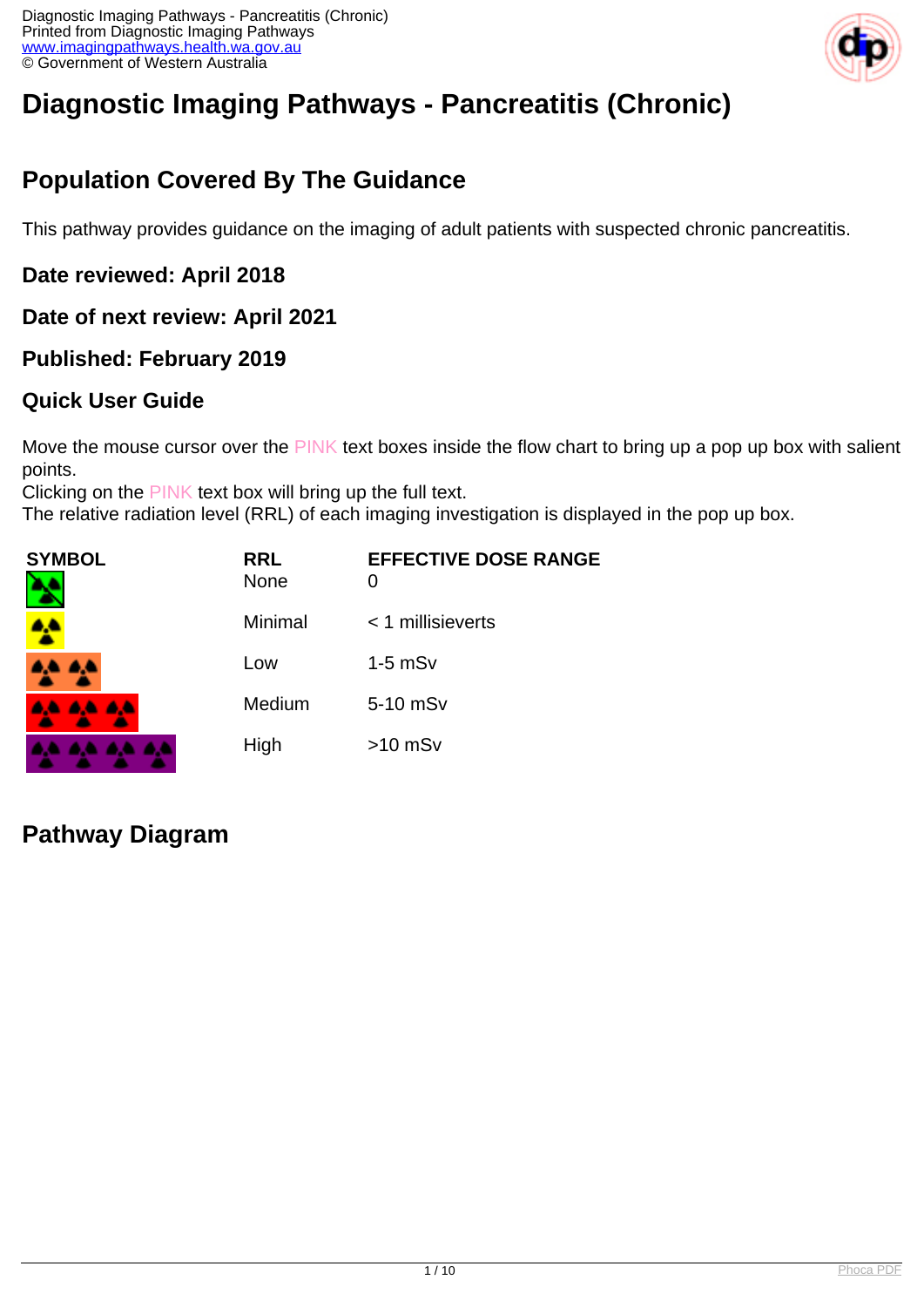Diagnostic Imaging Pathways - Pancreatitis (Chronic) Printed from Diagnostic Imaging Pathways [www.imagingpathways.health.wa.gov.au](http://www.imagingpathways.health.wa.gov.au/) **CO** Government of Western Australia



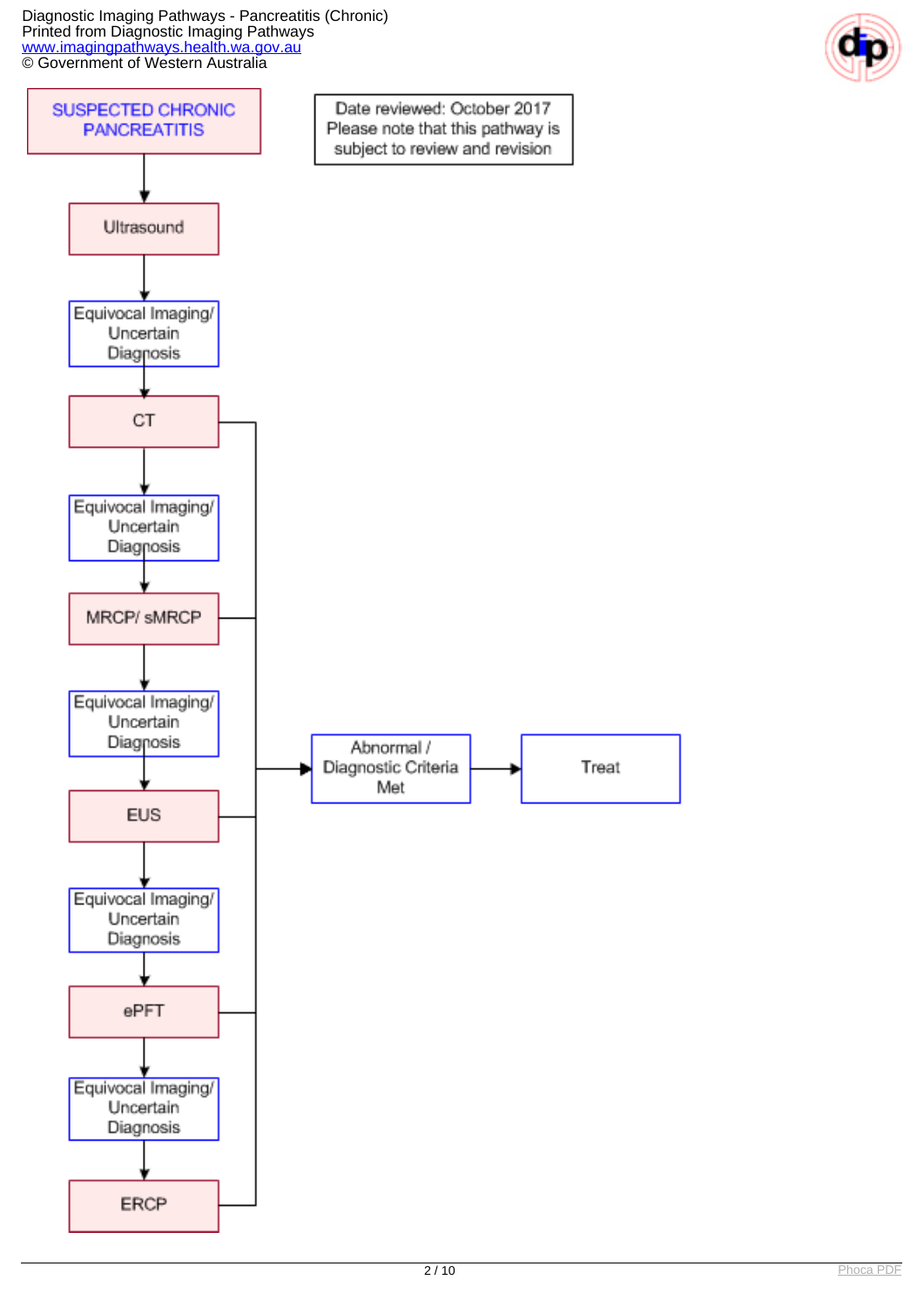

### **Image Gallery**

Note: These images open in a new page

#### **1a Chronic Pancreatitis**

Image 1a and1b (Computed Tomography): Atrophic and heavily calcified (arrow) pancreas reflecting chronic pancreatitis.

**1b**



# **Teaching Points**

Suggested approach for structural imaging in the diagnosis of chronic pancreatitis:

- Ultrasound is the initial imaging of choice for investigation of biliary tree to assess for gallstone disease
- CT is moderately accurate in diagnosis of suspected chronic pancreatitis and is the first line investigation of choice
- Other modalities, such as magnetic resonance cholangiopancreatography (MRCP), secretin augmented MRCP (sMRCP) and endoscopic ultrasound (EUS) can provide further diagnostic information relatively non-invasively and can help guide interventional management
- CT, MRI, EUS and ERCP have comparably high diagnostic accuracy so the choice of imaging modality may be made based on invasiveness, local availability, experience and costs [1](index.php?option=com_content&view=article&id=54&tab=references#1)
- In the event that structural imaging (with CT, MRCP and EUS) is equivocal, then ePFT is recommended as the next investigation of choice. This is because of its high negative predictive value (97%), and when combined with EUS it allows reliable exclusion of early chronic pancreatitis [2](index.php?option=com_content&view=article&id=54&tab=references#2)
- Endoscopic retrograde cholangiopancreatography (ERCP) is rarely recommended solely for diagnosis as MRCP and sMRCP are non-invasive alternatives with comparable accuracy. ERCP should be reserved for situations where non-invasive modalities are not available or therapeutic intervention is required for pancreatic pain and suspected main pancreatic duct obstruction, based on MRCP or EUS [3](index.php?option=com_content&view=article&id=54&tab=references#3)

### **Ultrasound**

- Modality of choice for initial imaging of the biliary tract  $\frac{4}{5}$  $\frac{4}{5}$  $\frac{4}{5}$
- Ultrasound is able to diagnose chronic pancreatitis with a sensitivity of 60-70% and a specificity of 80-98% [1,](index.php?option=com_content&view=article&id=54&tab=references#1) [5,](index.php?option=com_content&view=article&id=54&tab=references#5) [6](index.php?option=com_content&view=article&id=54&tab=references#6)
- Ultrasound features of moderate to severe chronic pancreatitis include [6,](index.php?option=com_content&view=article&id=54&tab=references#6) [7](index.php?option=com_content&view=article&id=54&tab=references#7)
	- Pancreatic calcification
	- Pancreatic enlargement or atrophy
	- Asymmetric and irregular contours of the pancreas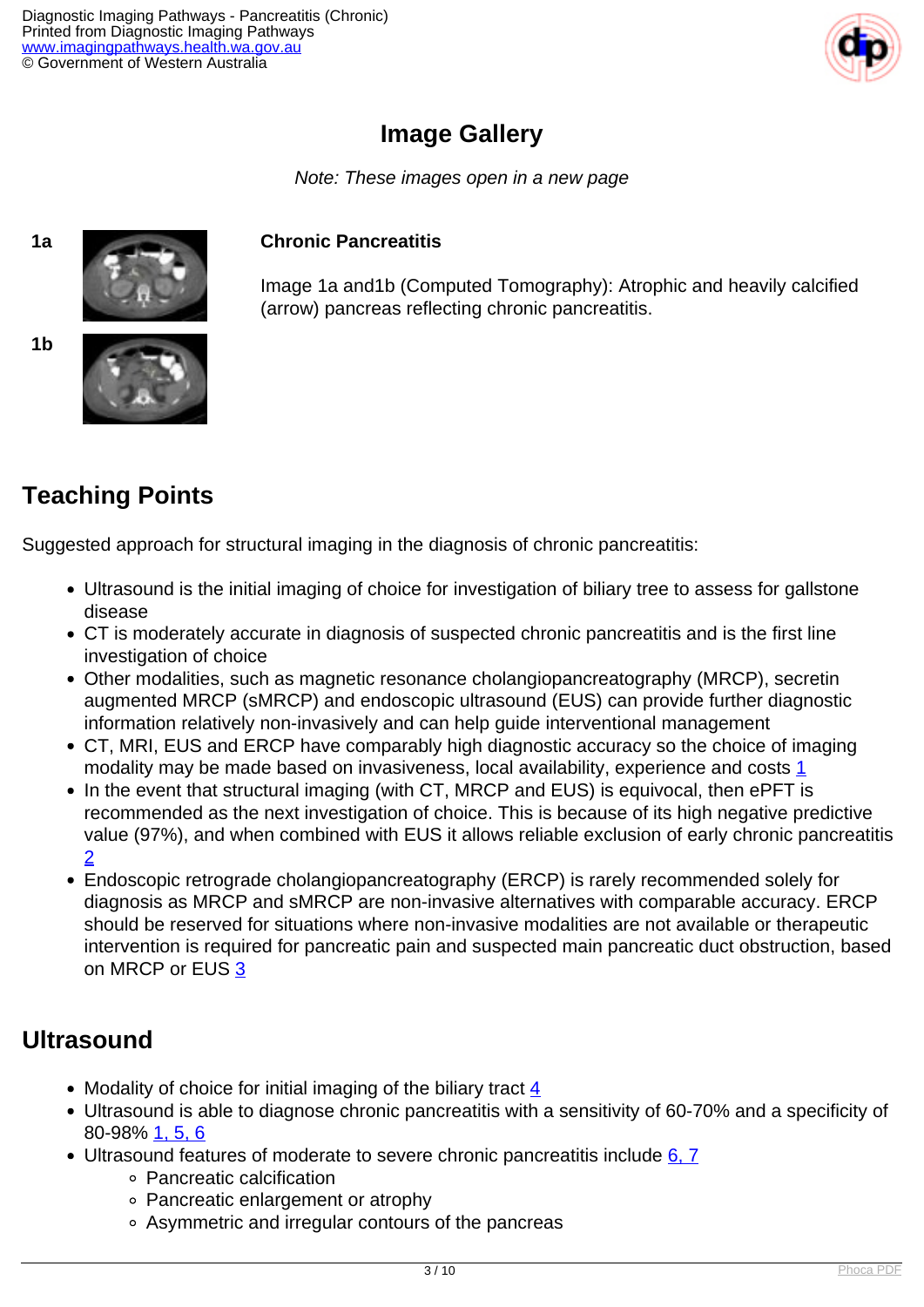

- Dilatation of pancreatic ducts
- Pancreatic calculi
- Heterogeneous parenchymal texture pattern with increased echogenicity
- Can be used to identify or follow up complications of chronic pancreatitis including pancreatic cysts or pseudocysts
- Advantages
	- **o** Noninvasive
	- Inexpensive and rapid
	- Useful for follow-up of fluid collections. Pseudocysts or "retention" cysts in chronic pancreatitis rarely undergo spontaneous resolution [6,](index.php?option=com_content&view=article&id=54&tab=references#6) [8](index.php?option=com_content&view=article&id=54&tab=references#8)
	- No exposure to ionising radiation
- Disadvantages
	- Limited by patient body habitus and overlying bowel gas
	- $\circ$  Less sensitive than CT, MRI and EUS; [1](index.php?option=com_content&view=article&id=54&tab=references#1) majority of findings are neither specific nor sensitive
	- Pancreatic parenchymal echogenicity may be normal or decreased in chronic pancreatitis

# **Computed Tomography (CT)**

- Considered to be the best initial imaging test for chronic pancreatitis [9](index.php?option=com_content&view=article&id=54&tab=references#9)
- Helpful for the diagnosis of moderate to severe chronic pancreatitis and its complications [7](index.php?option=com_content&view=article&id=54&tab=references#7)
- Sensitivity of 74-90% and specificity of 85-91% for the diagnosis of chronic pancreatitis [1,](index.php?option=com_content&view=article&id=54&tab=references#1) [10](index.php?option=com_content&view=article&id=54&tab=references#10)
- Useful for exclusion of malignancy or mass
- CT features of advanced chronic pancreatitis include: [10,](index.php?option=com_content&view=article&id=54&tab=references#10) [11](index.php?option=com_content&view=article&id=54&tab=references#11)
	- Pancreatic calcification and calculi
	- Pancreatic atrophy or enlargement
	- Gross main pancreatic duct changes
- Advantages
	- Superior to transabdominal US in the detection of calcifications and large cystic or pseudocystic lesions and other complications such as splenic or portal venous thrombosis [10,](index.php?option=com_content&view=article&id=54&tab=references#10) [11](index.php?option=com_content&view=article&id=54&tab=references#11)
	- Unlike US, not limited by obesity, abdominal gas or operator dependence
	- Able to detect other conditions where symptoms may mimic those of chronic pancreatitis, such as leaking abdominal aortic aneurysm, perforated peptic ulcer or pancreatic cancer
- Disadvantages
	- Not sensitive for detecting features of early-stage or mild-to-moderate chronic pancreatitis
	- Not able to reliably detect anatomic variations such as pancreatic divisum

### **Magnetic Resonance Cholangiopancreatography (MRCP) and Secretin-Stimulated MRCP (sMRCP)**

- Sensitivity of 65-78% and specificity of 90-96% for the diagnosis of chronic pancreatitis. The sensitivity improves to 98% when combined with EUS [1,](index.php?option=com_content&view=article&id=54&tab=references#1) [12,](index.php?option=com_content&view=article&id=54&tab=references#12) [13](index.php?option=com_content&view=article&id=54&tab=references#13)
- More sensitive for the diagnosis of early and mild disease compared to CT and transabdominal US [7](index.php?option=com_content&view=article&id=54&tab=references#7)
- Secretin-stimulated MRCP (sMRCP) can measure exocrine pancreatic function, with the potential for early diagnosis of chronic pancreatitis, and distinction between early and established disease [14-16](index.php?option=com_content&view=article&id=54&tab=references#14)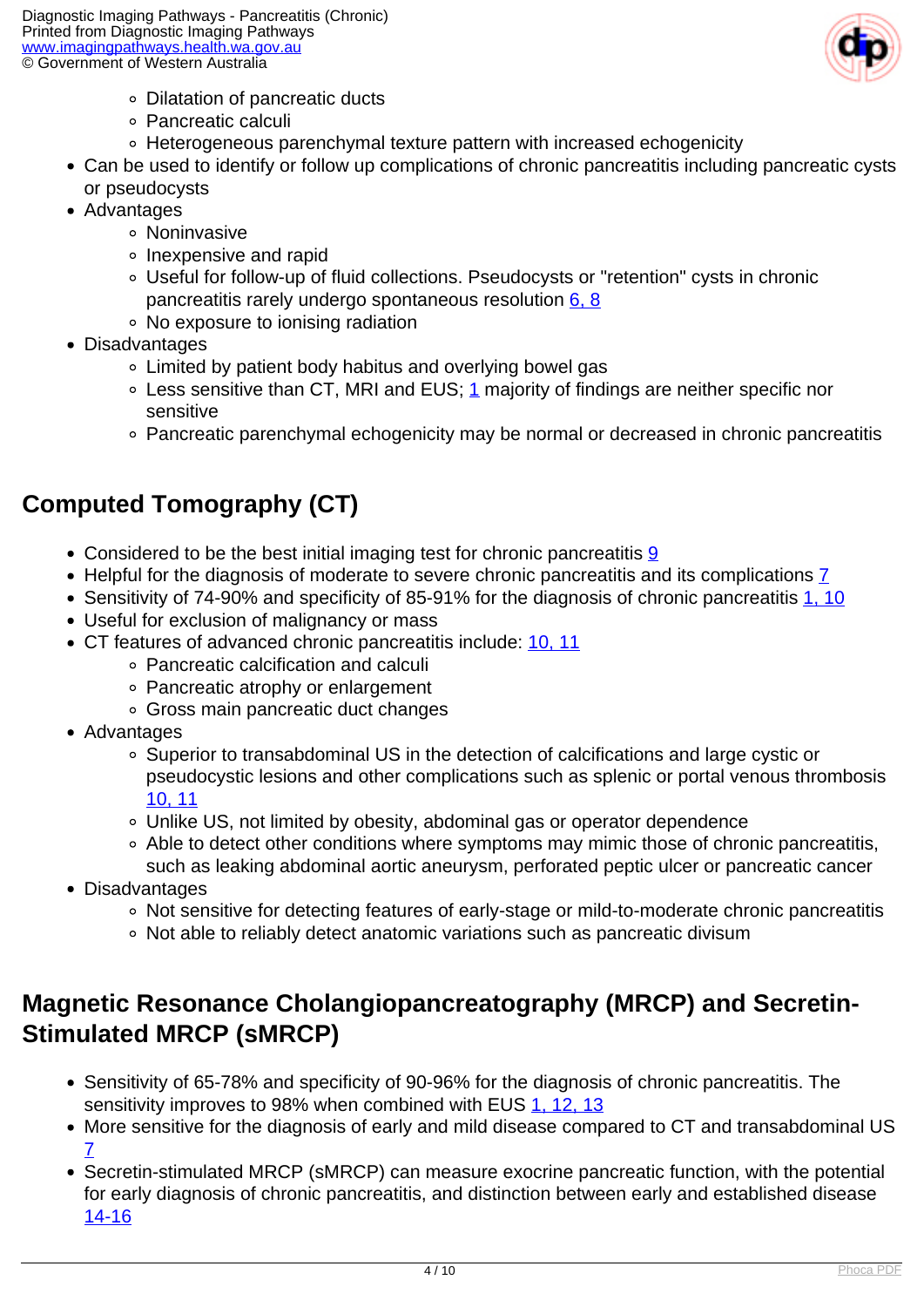

- sMRCP can be useful in identifying pancreatic duct anomalies; e.g. pancreatic divisum [17,](index.php?option=com_content&view=article&id=54&tab=references#17) [18](index.php?option=com_content&view=article&id=54&tab=references#18)
- Advantages
	- o Non-invasive alternative to diagnostic ERCP, with comparable accuracy [19,](index.php?option=com_content&view=article&id=54&tab=references#19) [20](index.php?option=com_content&view=article&id=54&tab=references#20)
	- Easily performed
	- No exposure to contrast agents or radiation
	- MRCP is more cost effective compared to ERCP
- Disadvantages
	- Does not offer opportunity for therapeutic intervention
	- Limited availability

## **Endoscopic Ultrasound (EUS)**

- Sensitivity and specificity of 75-93% and 90-93% respectively for the diagnosis of chronic pancreatitis When combined with MRCP, the sensitivity improves to 98% and the specificity approaches 100% [1,](index.php?option=com_content&view=article&id=54&tab=references#1) [12](index.php?option=com_content&view=article&id=54&tab=references#12)
- When EUS is combined with ePFT, the sensitivity for detecting chronic pancreatitis also approaches 100% [2](index.php?option=com_content&view=article&id=54&tab=references#2)
- Can detect changes of mild chronic pancreatitis that may not be identified on other imaging modalities, but can be confirmed by histology [21-26](index.php?option=com_content&view=article&id=54&tab=references#21)
- Diagnostic features include Z
	- Main pancreatic duct dilatation (>3mm) and side branch duct ectasia
	- Lobularity of the outer gland margin
	- Heterogeneous echogenicity of parenchyma with small cystic changes
- Advantages
	- Less invasive than ERCP with fewer complications [27](index.php?option=com_content&view=article&id=54&tab=references#27)
	- Can be used for drainage of pseudocysts and for coeliac plexus blocks
- Disadvantages
	- $\circ$  May over-diagnose chronic pancreatitis, particularly in the elderly  $\frac{7}{27}$ , [28](index.php?option=com_content&view=article&id=54&tab=references#28)
	- Inability to perform therapeutic interventions such as sphincterotomy and stent placement in the pancreatic duct
	- High inter-observer variability
	- Requires sedation and endoscopy
	- Limited availability

### **Direct Pancreatic Function Test: Endoscopic Pancreatic Function Test (ePFT)**

- Secretin-induced endoscopic pancreatic function test (ePFT) is the gold standard for assessing exocrine pancreatic function [9](index.php?option=com_content&view=article&id=54&tab=references#9)
- ePFT has a high negative predictive value and can assist in exclusion of chronic pancreatitis [29-32](index.php?option=com_content&view=article&id=54&tab=references#29)
- In suspected cases with normal or equivocal pancreatic imaging, ePFT combined with EUS can assist in detection of early or minimal change chronic pancreatitis [2](index.php?option=com_content&view=article&id=54&tab=references#2)
- Has sensitivity of 86% and specificity 67%. When combined with EUS sensitivity increases to 100% [2](index.php?option=com_content&view=article&id=54&tab=references#2)
- Chronic pancreatitis is diagnosed when the peak bicarbonate concentration is less than 80mmol on secretin-stimulated PFT
- Advantages
	- Endoscopy is widely available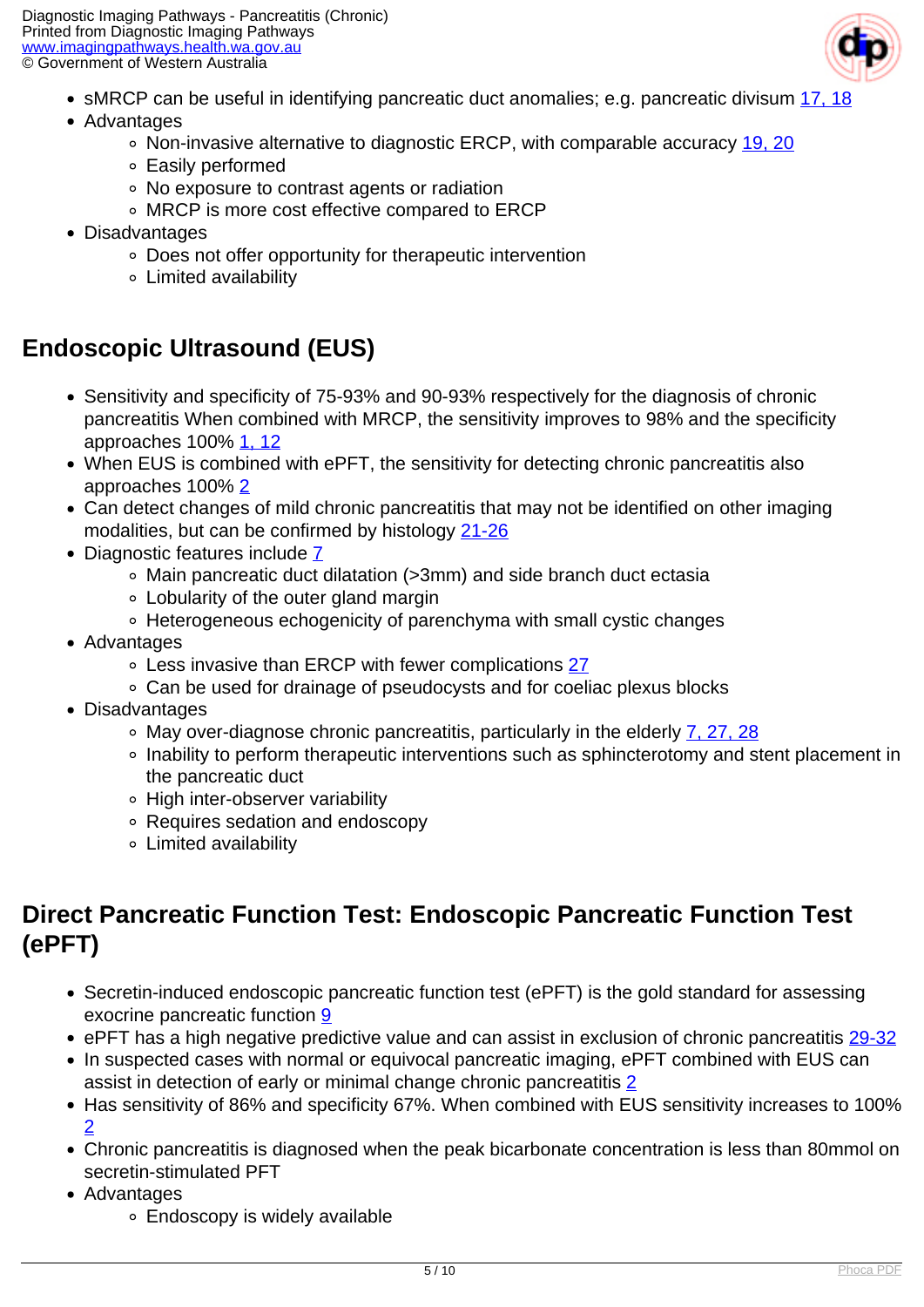

- Allows for more reliable collection under direct vision and a shorter collection time
- Can be safely combined with EUS [33](index.php?option=com_content&view=article&id=54&tab=references#33)
- o If positive, has a moderately high correlation with histologic evidence of chronic pancreatitis
- [2](index.php?option=com_content&view=article&id=54&tab=references#2) Disadvantages
	- The potential complications and discomfort of endoscopy
	- Limited availability of secretin
	- Sensitivity to secretin formulations in some patients

### **Endoscopic Retrograde Cholangiopancreatography (ERCP)**

- Previously considered the gold standard for structural imaging of chronic pancreatitis
- Should be reserved for patients where diagnosis has not been established by non-invasive or lessinvasive studies or where therapeutic intervention is anticipated in cases of chronic pancreatic pain and suspected main pancreatic duct obstruction (stricture with prestenotic dilatation) based on MRCP or EUS [34](index.php?option=com_content&view=article&id=54&tab=references#34)
- ERCP is highly effective at visualizing ductal and duct-related findings in chronic pancreatitis, with a sensitivity of 71- 93% and a specificity of 89-100% for the diagnosis of chronic pancreatitis [1,](index.php?option=com_content&view=article&id=54&tab=references#1) [34](index.php?option=com_content&view=article&id=54&tab=references#34)
- Main indications for ERCP in chronic pancreatitis are: [35-37](index.php?option=com_content&view=article&id=54&tab=references#35)
	- To identify biliary or pancreatic ductal abnormality or obstruction
	- To clarify ductal anatomy prior to surgical intervention
	- To define the relation between a fluid collection and the pancreatic duct prior to percutaneous or surgical drainage
- Advantages
	- Superior sensitivity in detecting ductal changes compared with trans-abdominal US
	- Provides therapeutic options, such as dilation, stone extraction, and stenting of the duct
	- Possibility of procuring pancreatic juice during ERCP [37,](index.php?option=com_content&view=article&id=54&tab=references#37) [38](index.php?option=com_content&view=article&id=54&tab=references#38)
- Disadvantages [29,](index.php?option=com_content&view=article&id=54&tab=references#29) [39,](index.php?option=com_content&view=article&id=54&tab=references#39) [40](index.php?option=com_content&view=article&id=54&tab=references#40)
	- $\circ$  Invasive procedure with a significant risk ( $\sim$  6%) of post-procedure complications such as acute pancreatitis, haemorrhage, perforation, sepsis, strictures, bile leakage and mortality [41-43](index.php?option=com_content&view=article&id=54&tab=references#41)
	- Does not allow evaluation of the pancreatic parenchyma [9](index.php?option=com_content&view=article&id=54&tab=references#9)
	- Requires direct cannulation of the common bile or pancreatic duct, unsuccessful cannulation rate of 3-9%
	- Potential confounders to interpretation of ERCP include:
		- Age-related ductal changes
		- Post-acute pancreatitis ductal changes

#### **References**

References are graded from Level I to V according to the Oxford Centre for Evidence-Based Medicine, Levels of Evidence. [Download the document](http://www.cebm.net/wp-content/uploads/2014/06/CEBM-Levels-of-Evidence-2.1.pdf)

- 1. Issa Y, Kempeneers MA, van Santvoort HC, Bollen TL, Bipat S, Boermeester MA. **Diagnostic performance of imaging modalities in chronic pancreatitis: a systematic review and metaanalysis.** Eur Radiol. 2017;27(9):3820-44. (Review article). [View the reference](http://www.ncbi.nlm.nih.gov/pmc/articles/PMC5544812/)
- 2. Albashir S, Bronner MP, Parsi MA, Walsh RM, Stevens T. **Endoscopic ultrasound, secretin endoscopic pancreatic function test, and histology: correlation in chronic pancreatitis.** Am J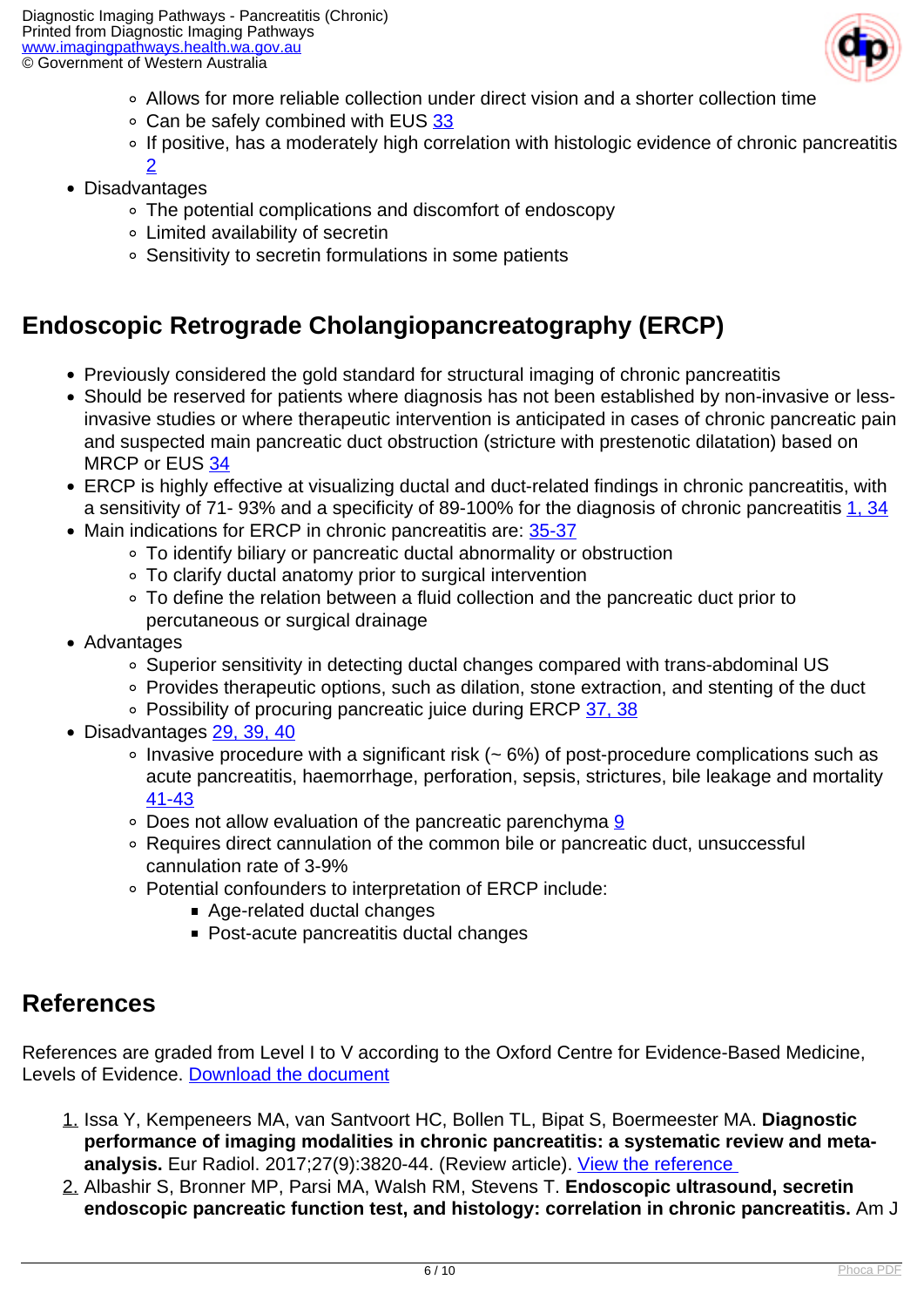

Gastroenterol. 2010;105(11):2498-503. (Level III evidence). [View the reference](https://www.ncbi.nlm.nih.gov/pubmed/20606675) 

- 3. Conwell DL, Lee LS, Yadav D, Longnecker DS, Miller FH, Mortele KJ, et al. **American pancreatic association practice guidelines in chronic pancreatitis: evidence-based report on diagnostic guidelines.** Pancreas. 2014;43(8):1143-62. (Guideline). [View the reference](https://www.ncbi.nlm.nih.gov/pubmed/25333398)
- 4. Weltman DI, Zeman RK. **Acute diseases of the gallbladder and biliary ducts.** Radiol Clin North Am. 1994;32(5):933-50. (Review article). View the reference
- 5. Bastid C, Sahel J, Filho M, Sarles H. **Diameter of the main pancreatic duct in chronic calcifying pancreatitis. Measurement by ultrasonography versus pancreatography. Pancreas.** 1990;5(5):524-7. (Level III evidence). [View the reference](https://www.ncbi.nlm.nih.gov/pubmed/2235964)
- 6. Niederau C, Grendell JH. **Diagnosis of chronic pancreatitis. Gastroenterology.** 1985;88(6):1973-95. (Level III evidence). View the reference
- 7. Siddiqi AJ, Miller F. **Chronic pancreatitis: ultrasound, computed tomography, and magnetic resonance imaging features. Semin Ultrasound CT MR.** 2007;28(5):384-94. (Review article). [View the reference](https://www.ncbi.nlm.nih.gov/pubmed/17970554)
- 8. Rosso E, Alexakis N, Ghaneh P, Lombard M, Smart HL, Evans J, et al. **Pancreatic pseudocyst in chronic pancreatitis: endoscopic and surgical treatment. Dig Surg.** 2003;20(5):397-406. (Review article). [View the reference](https://www.ncbi.nlm.nih.gov/pubmed/12900529)
- 9. Sze KC, Pirola RC, Apte MV, Wilson JS. **Current options for the diagnosis of chronic pancreatitis.** Expert Rev Mol Diagn. 2014;14(2):199-215. (Review article). [View the reference](https://www.ncbi.nlm.nih.gov/pubmed/24512138)
- 10. Luetmer PH, Stephens DH, Ward EM. **Chronic pancreatitis: reassessment with current CT.** Radiology. 1989;171(2):353-7. (Level III evidence). View the reference
- 11. Perez-Johnston R, Sainani NI, Sahani DV. **Imaging of chronic pancreatitis (including groove and autoimmune pancreatitis).** Radiol Clin North Am. 2012;50(3):447-66. (Review article). [View](https://www.ncbi.nlm.nih.gov/pubmed/22560691) [the reference](https://www.ncbi.nlm.nih.gov/pubmed/22560691)
- 12. Pungpapong S, Wallace MB, Woodward TA, Noh KW, Raimondo M. **Accuracy of endoscopic ultrasonography and magnetic resonance cholangiopancreatography for the diagnosis of chronic pancreatitis: a prospective comparison study.** J Clin Gastroenterol. 2007;41(1):88-93. (Level III evidence). View the reference
- 13. Remer EM, Baker ME. **Imaging of chronic pancreatitis. Radiol Clin North Am.** 2002;40(6):1229-42, v. (Review article). [View the reference](https://www.ncbi.nlm.nih.gov/pubmed/12479708)
- 14. Sanyal R, Stevens T, Novak E, Veniero JC. **Secretin-enhanced MRCP: review of technique and application with proposal for quantification of exocrine function.** AJR Am J Roentgenol. 2012;198(1):124-32. (Level II evidence).[View the reference](https://www.ncbi.nlm.nih.gov/pubmed/22194487)
- 15. Manfredi R, Perandini S, Mantovani W, Frulloni L, Faccioli N, Pozzi Mucelli R. **Quantitative MRCP assessment of pancreatic exocrine reserve and its correlation with faecal elastase-1 in patients with chronic pancreatitis.** La Radiologia medica. 2012;117(2):282-92. (Level III evidence). [View the reference](https://www.ncbi.nlm.nih.gov/pubmed/22231574)
- 16. Balci NC, Smith A, Momtahen AJ, Alkaade S, Fattahi R, Tariq S, et al. **MRI and S-MRCP findings in patients with suspected chronic pancreatitis: correlation with endoscopic pancreatic function testing (ePFT).** J Magn Reson Imaging. 2010;31(3):601-6. (Level III evidence). View the [reference](https://www.ncbi.nlm.nih.gov/pubmed/20187202)
- 17. Fukukura Y, Fujiyoshi F, Sasaki M, Nakajo M. **Pancreatic duct: morphologic evaluation with MR cholangiopancreatography after secretin stimulation.** Radiology. 2002;222(3):674-80. (Level II evidence). [View the reference](https://www.ncbi.nlm.nih.gov/pubmed/11867784)
- 18. Hellerhoff KJ, Helmberger H, 3rd, Rosch T, Settles MR, Link TM, Rummeny EJ. **Dynamic MR pancreatography after secretin administration: image quality and diagnostic accuracy.** AJR Am J Roentgenol. 2002;179(1):121-9. (Level III evidence). [View the reference](https://www.ncbi.nlm.nih.gov/pubmed/12076919)
- 19. Sica GT, Braver J, Cooney MJ, Miller FH, Chai JL, Adams DF. **Comparison of endoscopic retrograde cholangiopancreatography with MR cholangiopancreatography in patients with pancreatitis. Radiology.** 1999;210(3):605-10. (Level III-IV evidence). [View the reference](https://www.ncbi.nlm.nih.gov/pubmed/10207456)
- 20. Takehara Y, Ichijo K, Tooyama N, Kodaira N, Yamamoto H, Tatami M, et al. **Breath-hold MR**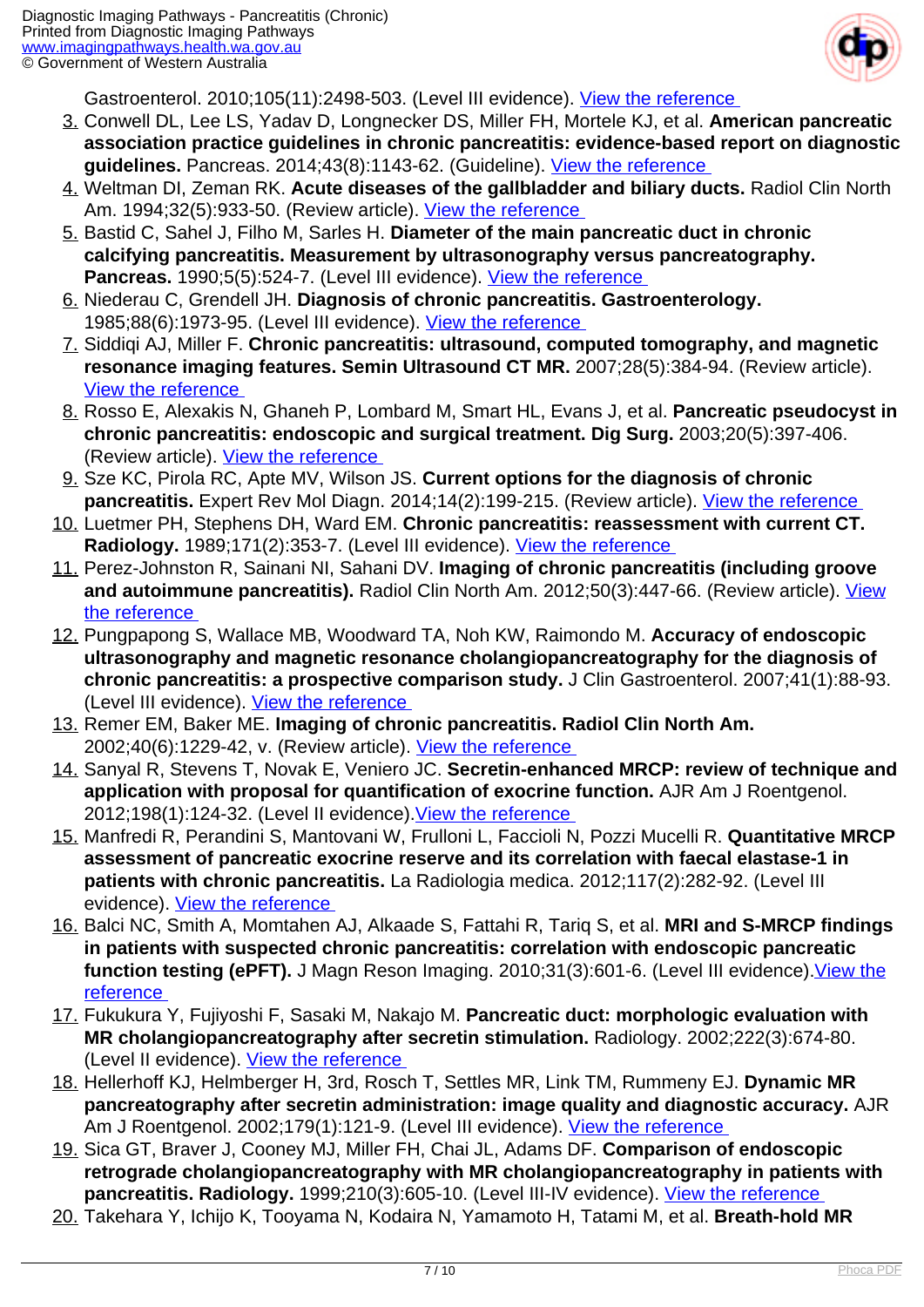

**cholangiopancreatography with a long-echo-train fast spin-echo sequence and a surface coil in chronic pancreatitis. Radiology.** 1994;192(1):73-8. (Level III evidence). [View the](https://www.ncbi.nlm.nih.gov/pubmed/8208969) **reference** 

- 21. Catalano MF, Lahoti S, Geenen JE, Hogan WJ. **Prospective evaluation of endoscopic ultrasonography, endoscopic retrograde pancreatography, and secretin test in the diagnosis of chronic pancreatitis. Gastrointest Endosc.** 1998;48(1):11-7. (Level II-III evidence). [View the reference](https://www.ncbi.nlm.nih.gov/pubmed/9684658)
- 22. Nattermann C, Goldschmidt AJ, Dancygier H. **Endosonography in chronic pancreatitis--a comparison between endoscopic retrograde pancreatography and endoscopic ultrasonography. Endoscopy.** 1993;25(9):565-70. (Level II-III evidence). [View the reference](https://www.ncbi.nlm.nih.gov/pubmed/8119205)
- 23. Wiersema MJ, Hawes RH, Lehman GA, Kochman ML, Sherman S, Kopecky KK. **Prospective evaluation of endoscopic ultrasonography and endoscopic retrograde cholangiopancreatography in patients with chronic abdominal pain of suspected pancreatic origin. Endoscopy.** 1993;25(9):555-64. (Level II-III evidence). [View the reference](https://www.ncbi.nlm.nih.gov/pubmed/8119204)
- 24. Zimmerman MJ, Mishra G, Lewin D, Hawes RH, Coyle W, Adams DA, et al. **Comparison of EUS findings with histopathology in chronic pancreatitis. Gastrointest Endosc.** 1997;45(4):AB185. (Level III evidence). [View the reference](http://dx.doi.org/10.1016/S0016-5107(97)80642-6)
- 25. Bhutani MS, Arantes VN, Verma D, Moezzi J, Suryaprasad S, Kapadia AS, et al. **Histopathologic correlation of endoscopic ultrasound findings of chronic pancreatitis in human autopsies. Pancreas.** 2009;38(7):820-4. (Level III evidence). [View the reference](https://www.ncbi.nlm.nih.gov/pubmed/19657310)
- 26. Varadarajulu S, Eltoum I, Tamhane A, Eloubeidi MA. **Histopathologic correlates of noncalcific chronic pancreatitis by EUS: a prospective tissue characterization study. Gastrointest Endosc.** 2007;66(3):501-9. (Level II evidence). [View the reference](https://www.ncbi.nlm.nih.gov/pubmed/17640639)
- 27. Wallace MB, Hawes RH. **Endoscopic ultrasound in the evaluation and treatment of chronic** pancreatitis. Pancreas. 2001;23(1):26-35. (Review article). View the reference
- 28. Petrone MC, Arcidiacono PG, Perri F, Carrara S, Boemo C, Testoni PA. **Chronic pancreatitis-like changes detected by endoscopic ultrasound in subjects without signs of pancreatic disease: do these indicate age-related changes, effects of xenobiotics, or early chronic pancreatitis? Pancreatology.** 2010;10(5):597-602. (Level II evidence). [View the reference](https://www.ncbi.nlm.nih.gov/pubmed/20980777)
- 29. Conwell DL, Wu BU. **Chronic pancreatitis: making the diagnosis. Clin Gastroenterol Hepatol.** 2012;10(10):1088-95. (Review article). [View the reference](https://www.ncbi.nlm.nih.gov/pubmed/22642958)
- 30. Ketwaroo G, Brown A, Young B, Kheraj R, Sawhney M, Mortele KJ, et al. **Defining the accuracy of secretin pancreatic function testing in patients with suspected early chronic pancreatitis.** Am J Gastroenterol. 2013;108(8):1360-6. (Level III evidence). View the reference
- 31. Pelley JR, Gordon SR, Gardner TB. **Abnormal duodenal [HCO3-] following secretin stimulation develops sooner than endocrine insufficiency in minimal change chronic pancreatitis. Pancreas.** 2012;41(3):481-4. (Level III evidence). [View the reference](https://www.ncbi.nlm.nih.gov/pubmed/22228105)
- 32. Toouli J, Biankin AV, Oliver MR, Pearce CB, Wilson JS, Wray NH. **Management of pancreatic exocrine insufficiency: Australasian pancreatic club recommendations.** Med J Aust. 2010;193(8):461-7. (Guideline). [View the reference](https://www.ncbi.nlm.nih.gov/pubmed/20955123)
- 33. Stevens T, Dumot JA, Parsi MA, Zuccaro G, Vargo JJ. **Combined endoscopic ultrasound and secretin endoscopic pancreatic function test in patients evaluated for chronic pancreatitis. Dig Dis Sci.** 2010;55(9):2681-7. (Level III evidence). *View the reference*
- 34. Adler DG, Lichtenstein D, Baron TH, Davila R, Egan JV, Gan SL, et al. **The role of endoscopy in patients with chronic pancreatitis. Gastrointest Endosc.** 2006;63(7):933-7. (Review article). [View the reference](https://www.ncbi.nlm.nih.gov/pubmed/16733106)
- 35. **NIH state-of-the-science statement on endoscopic retrograde cholangiopancreatography (ERCP) for diagnosis and therapy. NIH Consens State Sci Statements.** 2002;19(1):1-26. (Guideline). [View the reference](https://www.ncbi.nlm.nih.gov/pubmed/14768653)
- 36. Axon AT. **Endoscopic retrograde cholangiopancreatography in chronic pancreatitis. Cambridge classification.** Radiol Clin North Am. 1989;27(1):39-50. (Review article). [View the](https://www.ncbi.nlm.nih.gov/pubmed/2642274)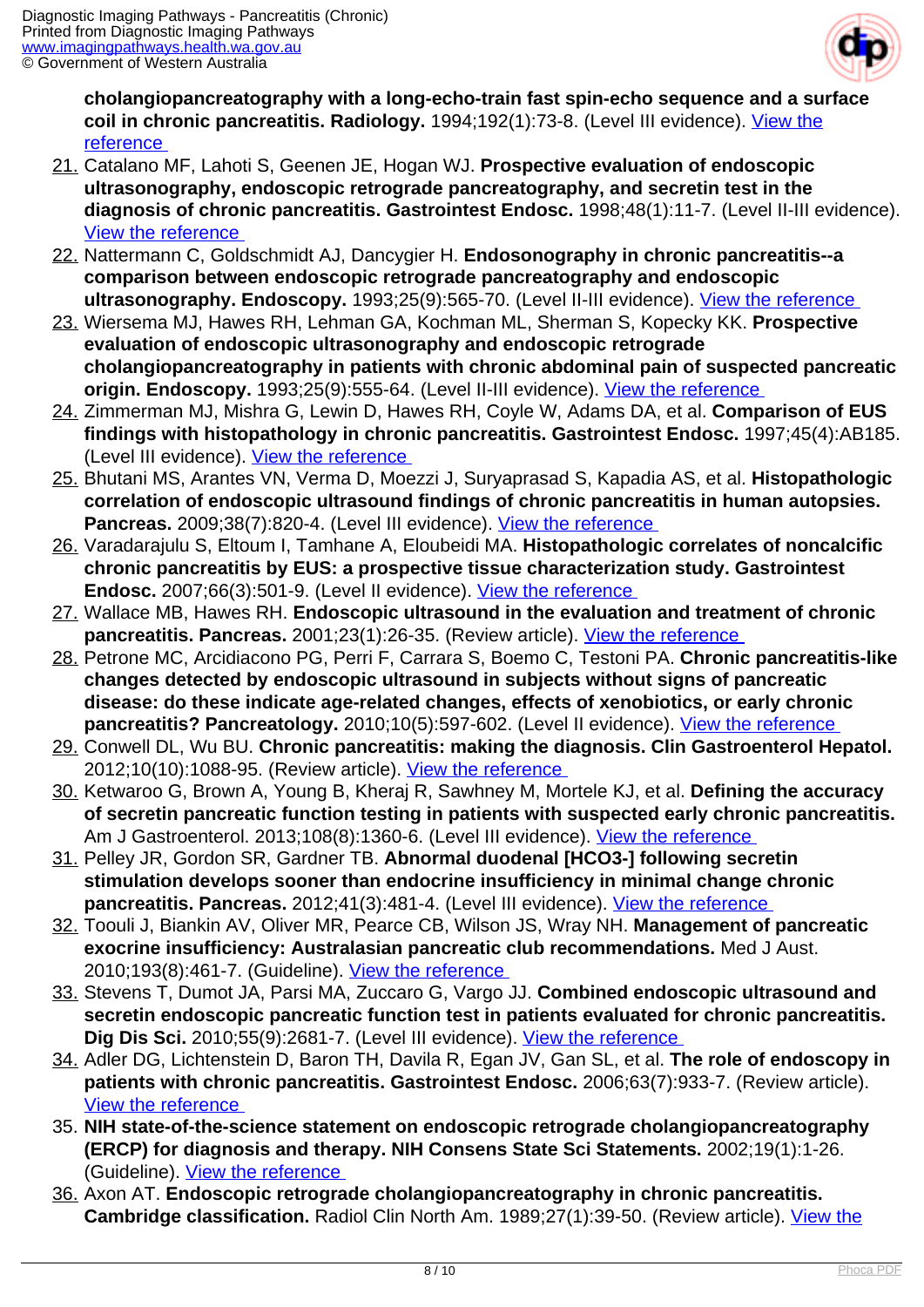

#### reference

- 37. Bor R, Madácsy L, Fábián A, Szepes A, Szepes Z. **Endoscopic retrograde pancreatography: When should we do it? World Journal of Gastrointestinal Endoscopy.** 2015;7(11):1023-31. (Level II evidence). [View the reference](http://www.ncbi.nlm.nih.gov/pmc/articles/PMC4549659/)
- 38. Lohr JM. **What are the useful biological and functional markers of early-stage chronic pancreatitis?** J Gastroenterol. 2007;42 Suppl 17:66-71. (Review article). View the reference
- 39. Szary NM, Al-Kawas FH. **Complications of endoscopic retrograde cholangiopancreatography: how to avoid and manage them. Gastroenterology & hepatology.** 2013;9(8):496-504. (Review article). [View the reference](https://www.ncbi.nlm.nih.gov/pubmed/24719597)
- 40. Bilbao MK, Dotter CT, Lee TG, Katon RM. **Complications of endoscopic retrograde cholangiopancreatography (ERCP). A study of 10,000 cases. Gastroenterology.** 1976;70(3):314-20. (Level II evidence). [View the reference](https://www.ncbi.nlm.nih.gov/pubmed/1248697)
- 41. Johnson GK, Geenen JE, Bedford RA, Johanson J, Cass O, Sherman S, et al. **A comparison of nonionic versus ionic contrast media: results of a prospective, multicenter study. Midwest Pancreaticobiliary Study Group. Gastrointest Endosc.** 1995;42(4):312-6. (Level II-III evidence). [View the reference](https://www.ncbi.nlm.nih.gov/pubmed/8536898)
- 42. Wang P, Li ZS, Liu F, Ren X, Lu NH, Fan ZN, et al. **Risk factors for ERCP-related complications: a prospective multicenter study.** Am J Gastroenterol. 2009;104(1):31-40. (Level II evidence). [View the reference](https://www.ncbi.nlm.nih.gov/pubmed/19098846)
- 43. Williams EJ, Taylor S, Fairclough P, Hamlyn A, Logan RF, Martin D, et al. **Risk factors for complication following ERCP; results of a large-scale, prospective multicenter study. Endoscopy.** 2007;39(9):793-801. (Level II evidence). [View the reference](https://www.ncbi.nlm.nih.gov/pubmed/17703388)

| Information from this website                                                                                                                                                             | <b>Information from the Royal</b><br><b>Australian and New Zealand</b><br><b>College of Radiologists' website</b>                                                                                                                                                                                |
|-------------------------------------------------------------------------------------------------------------------------------------------------------------------------------------------|--------------------------------------------------------------------------------------------------------------------------------------------------------------------------------------------------------------------------------------------------------------------------------------------------|
| <b>Consent to Procedure or Treatment</b><br><b>Radiation Risks of X-rays and Scans</b><br><b>Computed Tomography (CT)</b><br><b>Magnetic Resonance Imaging (MRI)</b><br><b>Ultrasound</b> | <b>Computed Tomography (CT)</b><br><b>Iodine-Containing Contrast Medium</b><br><b>Magnetic Resonance Imaging (MRI)</b><br><b>Radiation Risk of Medical Imaging During</b><br><b>Pregnancy</b><br><b>Radiation Risk of Medical Imaging for</b><br><b>Adults and Children</b><br><b>Ultrasound</b> |

#### **Information for Consumers**

#### **Copyright**